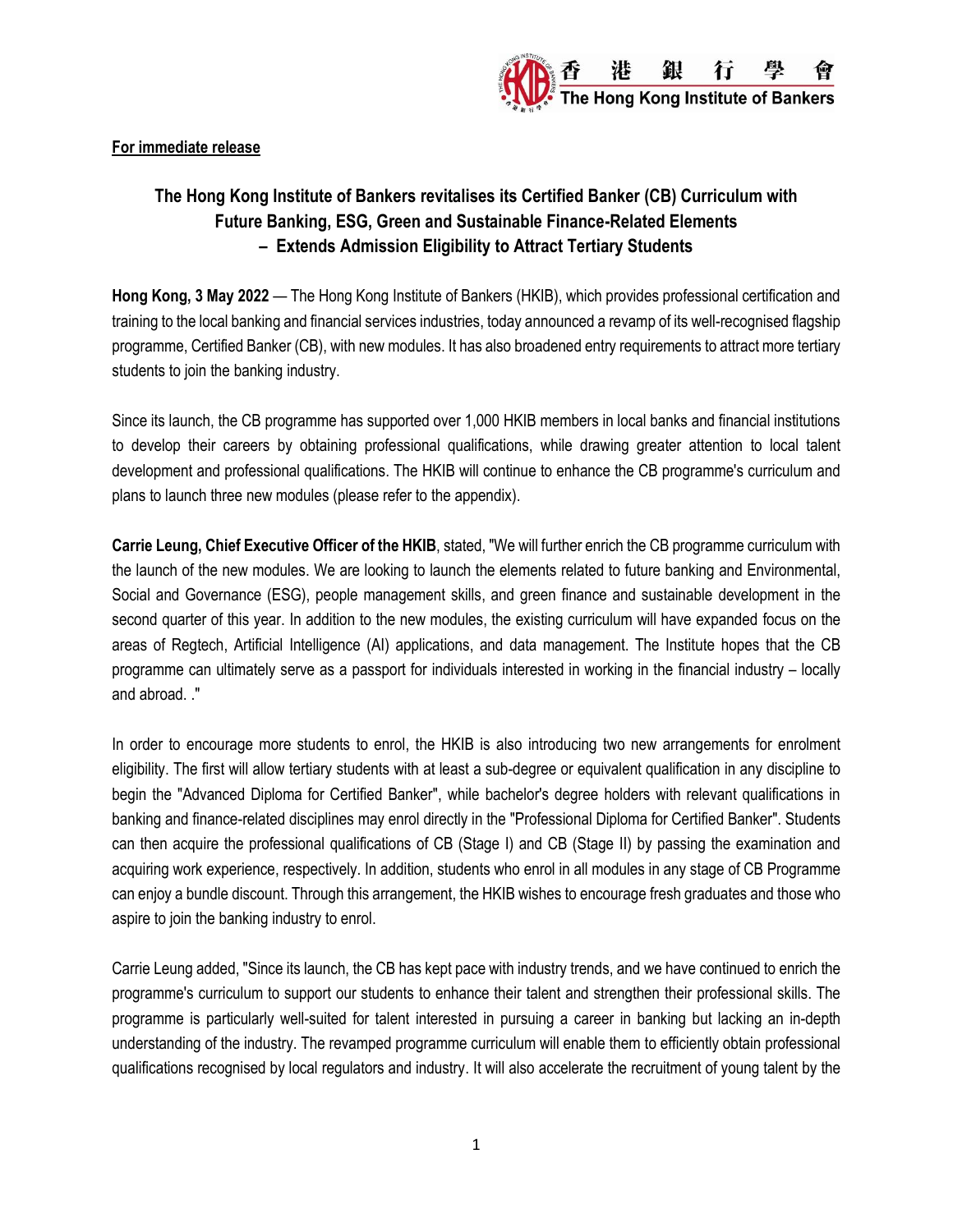

Hong Kong banking industry, and ensure the sustainability of the talent pools of both the city and the wider Guangdong-Hong Kong-Macao Greater Bay Area, thereby enhancing the financial industry's longer-term development."

There is a growing demand for banking professionals to acquire both traditional knowledge and future skill sets. A comprehensive talent development strategy is therefore crucial to the future development of the local financial industry.As the sole assessment agency appointed by the Education Bureau (EDB) to issue banking professional qualifications in Hong Kong, HKIB hopes that by strengthening the CB's curriculum, it can further support more bank practitioners and university students who aspire to join the financial industry by equipping them with the right skills and helping them to capture career opportunities. Not only will the common professional qualifications help outline a clearer training path, but they will also help nurture the right talent for the industry.

To learn more about the CB's enrolment eligibility and information, please visit the HKIB's website: [\[link\]](https://member.hkib.org/page/73).

## \*\*\*Ends\*\*\*

## **Appendix: CB's three new modules to be launched in Q2 2022**

| Module                                                | Stage         | Overview                                                                                                                                                                                                                                                                                                                                                  |
|-------------------------------------------------------|---------------|-----------------------------------------------------------------------------------------------------------------------------------------------------------------------------------------------------------------------------------------------------------------------------------------------------------------------------------------------------------|
| Future Banking and<br>ESG (FBESG)                     | CB (Stage I)  | Offering fundamental banking skills, the revamped module will provide<br>the essential knowledge on future banking trends and ESG, which<br>includes basic concepts associated with Fintech applications and<br>green finance in this foundational banking skills course.                                                                                 |
| Introduction to People<br>Management Skills<br>(IPMS) | CB (Stage I)  | Soft skills have been identified as one of the major skills gaps in the<br>banking industry. The key highlights in this enhanced module include<br>people management skills, such as communication skills, leadership<br>skills and engagement with a range of stakeholders.                                                                              |
| Green Finance and<br>Sustainability (GFS)             | CB (Stage II) | This module aims to equip students with comprehensive knowledge,<br>skills and understanding relating to the banking business in the digital<br>age and the full spectrum of green and sustainable finance, including<br>strategic management and climate-related risk mitigation as part of the<br>transformation to a low-carbon and sustainable world. |